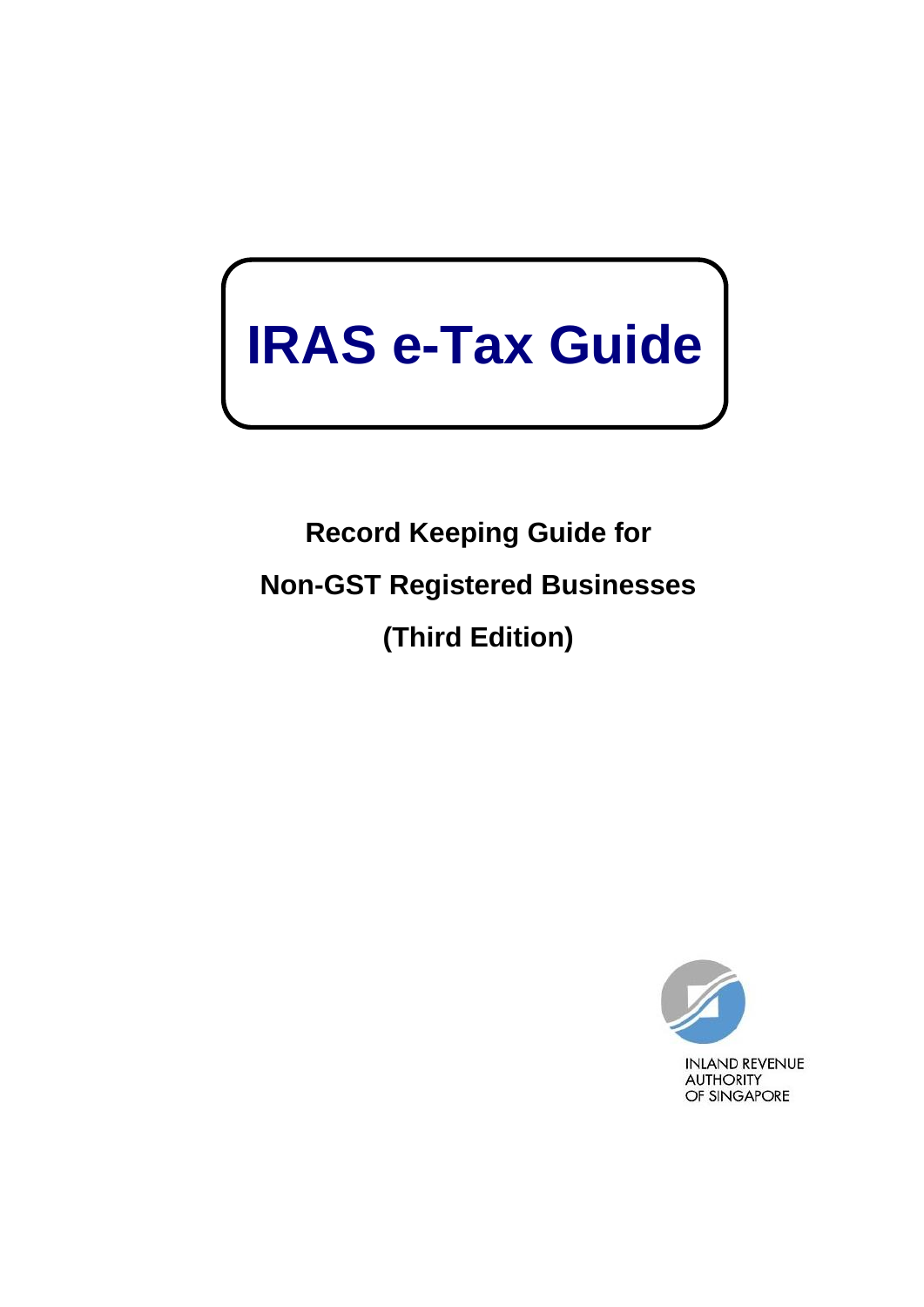Published by

Inland Revenue Authority of Singapore

Published on 27 Dec 2018

First edition on 31 May 2010

Disclaimers: IRAS shall not be responsible or held accountable in any way for any damage, loss or expense whatsoever, arising directly or indirectly from any inaccuracy or incompleteness in the Contents of this e-Tax Guide, or errors or omissions in the transmission of the Contents. IRAS shall not be responsible or held accountable in any way for any decision made or action taken by you or any third party in reliance upon the Contents in this e-Tax Guide. This information aims to provide a better general understanding of taxpayers' tax obligations and is not intended to comprehensively address all possible tax issues that may arise. While every effort has been made to ensure that this information is consistent with existing law and practice, should there be any changes, IRAS reserves the right to vary our position accordingly.

© Inland Revenue Authority of Singapore

All rights reserved. No part of this publication may be reproduced or transmitted in any form or by any means, including photocopying and recording without the written permission of the copyright holder, application for which should be addressed to the publisher. Such written permission must also be obtained before any part of this publication is stored in a retrieval system of any nature.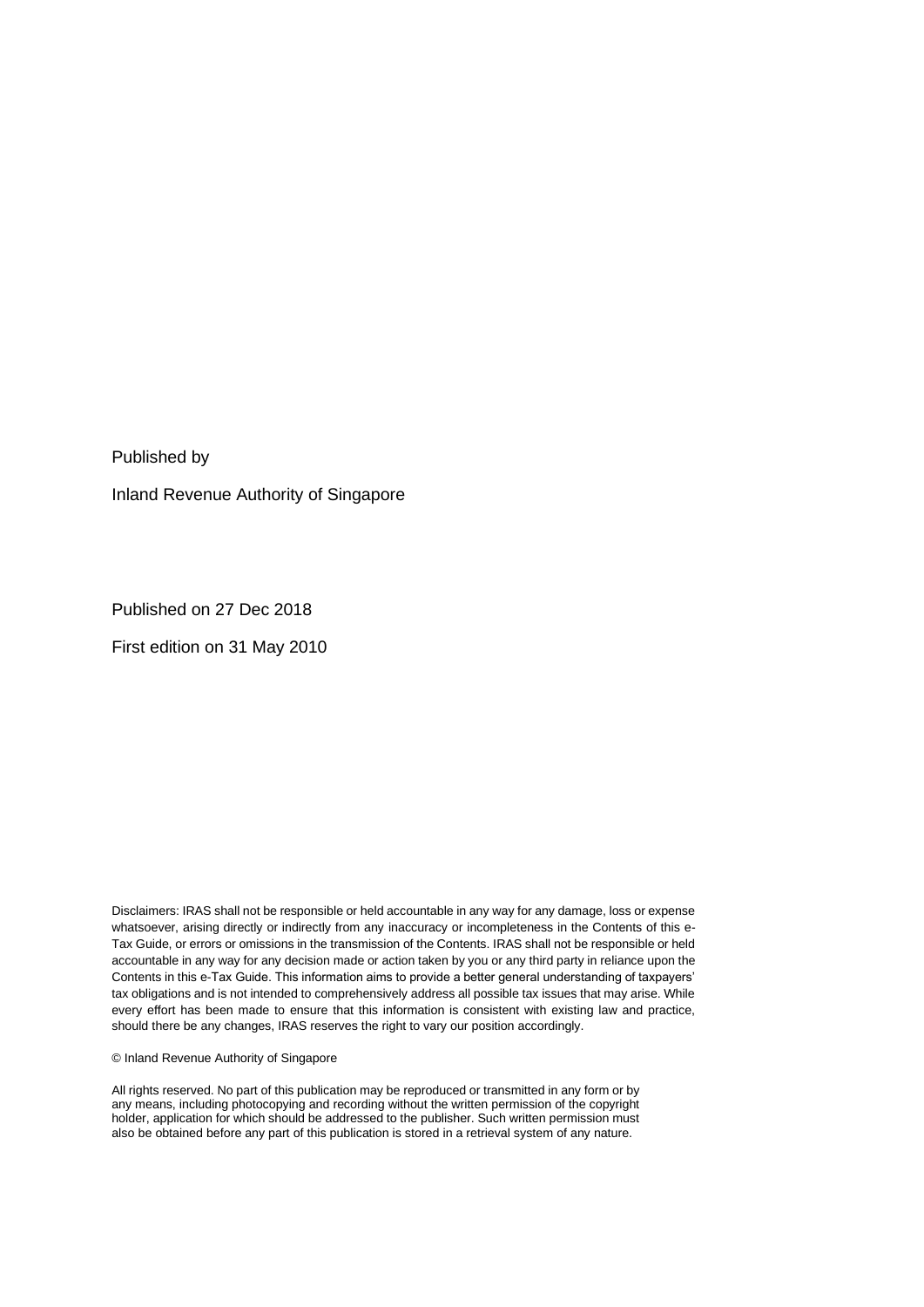# **Table of Contents**

# Page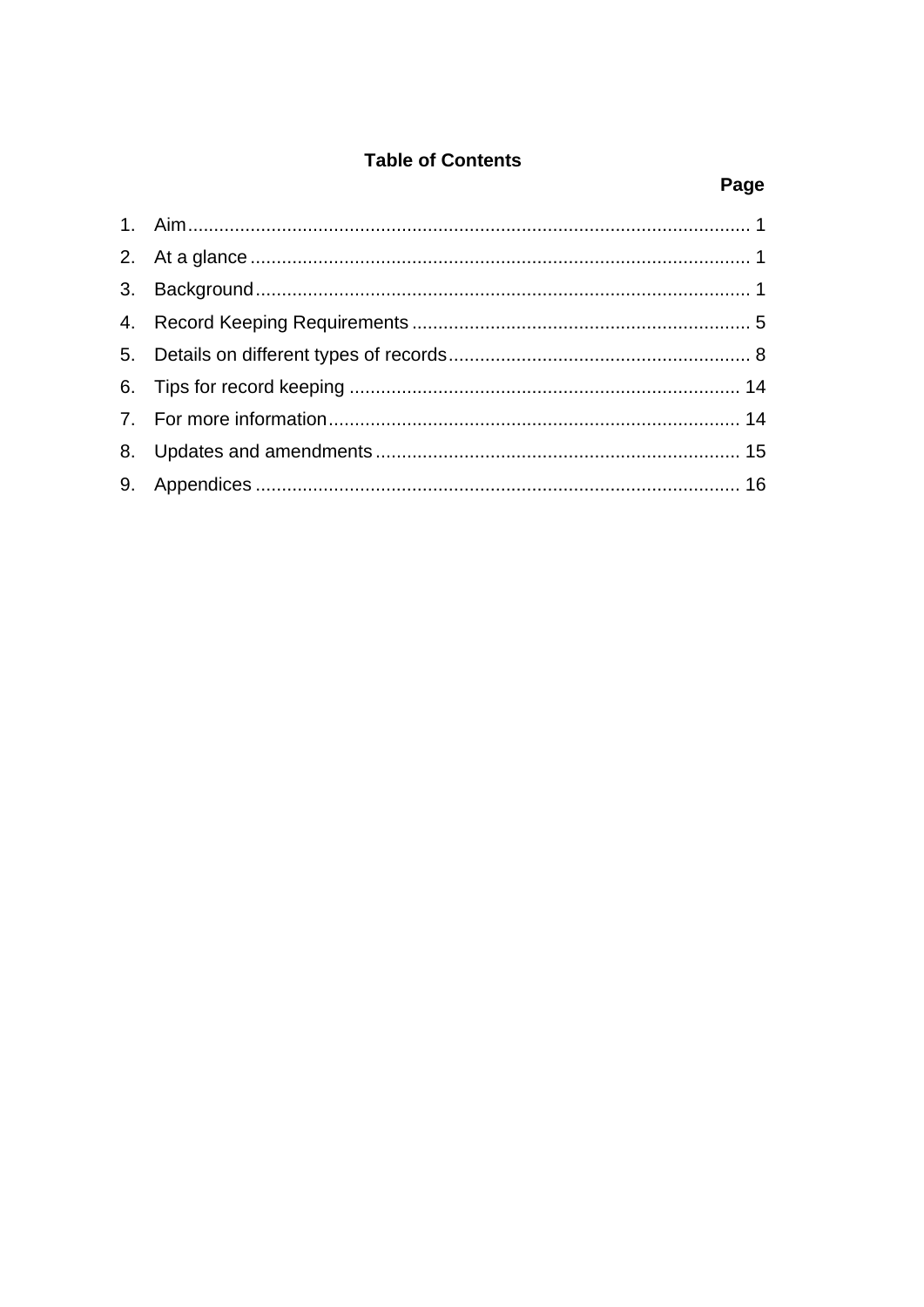## <span id="page-3-0"></span>**1. Aim**

1.1. This e-Tax Guide provides the mandatory record keeping requirements<sup>1</sup> for businesses not registered for Goods and Services Tax ("GST") in order to comply with Singapore Tax laws.

## <span id="page-3-1"></span>**2. At a glance**

- 2.1. This guide is designed to help non-GST registered businesses<sup>2</sup> prepare and keep records for Income Tax purposes.
- 2.2. IRAS recognises that small businesses have simpler business and tax affairs, and has introduced simplified record keeping requirements for small businesses from 1 January 2014 for Year of Assessment 2015. Qualifying businesses can choose to adhere to the record keeping requirements set out by the e-Tax Guide, "Simplified Record Keeping Requirements for Small Businesses".

#### <span id="page-3-2"></span>**3. Background**

- 3.1. What types of records do businesses need to keep?
- 3.1.1. The types of records businesses need to keep include:
	- a) Source documents that substantiate all business transactions e.g. receipts, invoices, vouchers, other relevant documents issued or received from customers / suppliers, bank statements;
	- b) Accounting ledgers, schedules and journals documenting a business' assets and liabilities, income and expenses, profits and losses; and
	- c) Any other written evidence of transactions connected with your business.
- 3.2. Why keep records?
- 3.2.1. Good record keeping practices are an important part of doing business. Having good record keeping practices can benefit you in the following ways:
	- a) Make better business decisions;

<sup>1</sup> E-Tax Guide has been updated to give greater clarity on record keeping requirements and has also subsumed the following e-Tax Guides:

<sup>-</sup> Keeping Records of Business and Transactions in Microforms;

<sup>-</sup> Keeping Machine-Sensible Records and Electronic Invoicing; and

<sup>-</sup> Keeping of Records in Imaging Systems.

<sup>2</sup> "Businesses", in the context of this e-Tax Guide, would include sole-proprietorships, general partnerships, limited liability partnerships, limited partnerships, companies, clubs, associations, management corporations or organisations, non-profit organisations, statutory boards and government bodies.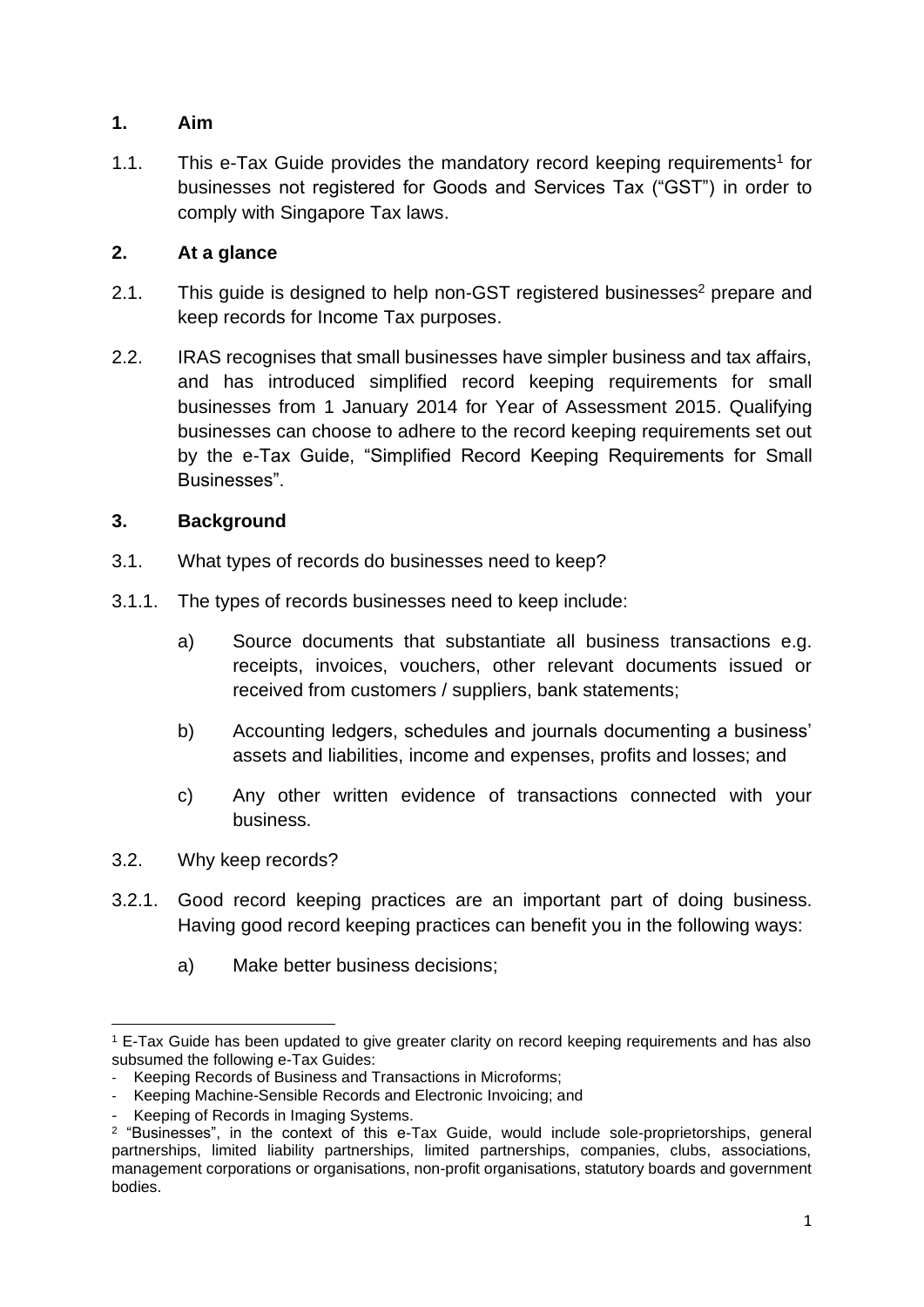- b) Be aware of the financial status of their business (e.g. profit or loss position, whether there is internal fraud or theft (if any); and
- c) Reduce the cost and effort required to file Income Tax returns, and to reply to IRAS' queries (if any).
- 3.2.2. It is the responsibility of business owners and company directors to ensure that proper records are kept. You are expected to put in place a record keeping system to ensure that your Income Tax declarations are duly supported with the required documents.
- 3.3. How to keep your records?
- 3.3.1. Manual Records
	- a) Manual record keeping is the recording of your business transactions in a physical form. Examples of manual records are record books, receipts and physical invoices. Business transactions must be supported by source documents such as invoices / receipts from your suppliers, and carbon / duplicate copies of invoices / receipts issued to your customers.
	- b) When you keep your records manually, you must make sure that you keep all your records in a legible and well-organised manner. For example, you should retain photocopies of receipts printed on thermal paper in case the originals fade over time.
- 3.3.2. Electronic Records
	- a) Records can be kept electronically using a computer and / or accounting software. This includes using Microsoft Office applications, off-the-shelf accounting software, customised accounting software and image systems<sup>3</sup>. Physical copies of source documents need not be kept to substantiate your business transactions for tax purposes if the source documents are kept electronically.
	- b) Businesses do not need to seek approval from IRAS to keep their records in an electronic format for tax purposes. However, businesses should ensure that proper internal controls are put in place to ensure the integrity, completeness, accuracy, availability and reliability of the electronic records, including all transactions executed electronically, where applicable<sup>4</sup>.

<sup>&</sup>lt;sup>3</sup> Image system refers to any computer system that is capable of capturing, storing and retrieving images or generating image system. Imaged records are business records that are kept in an image system. <sup>4</sup> To ensure proper storage of imaged business records, businesses may take reference from the criteria

set out in the First Schedule of the Evidence (Computer Output) Regulations, i.e. criteria in relation to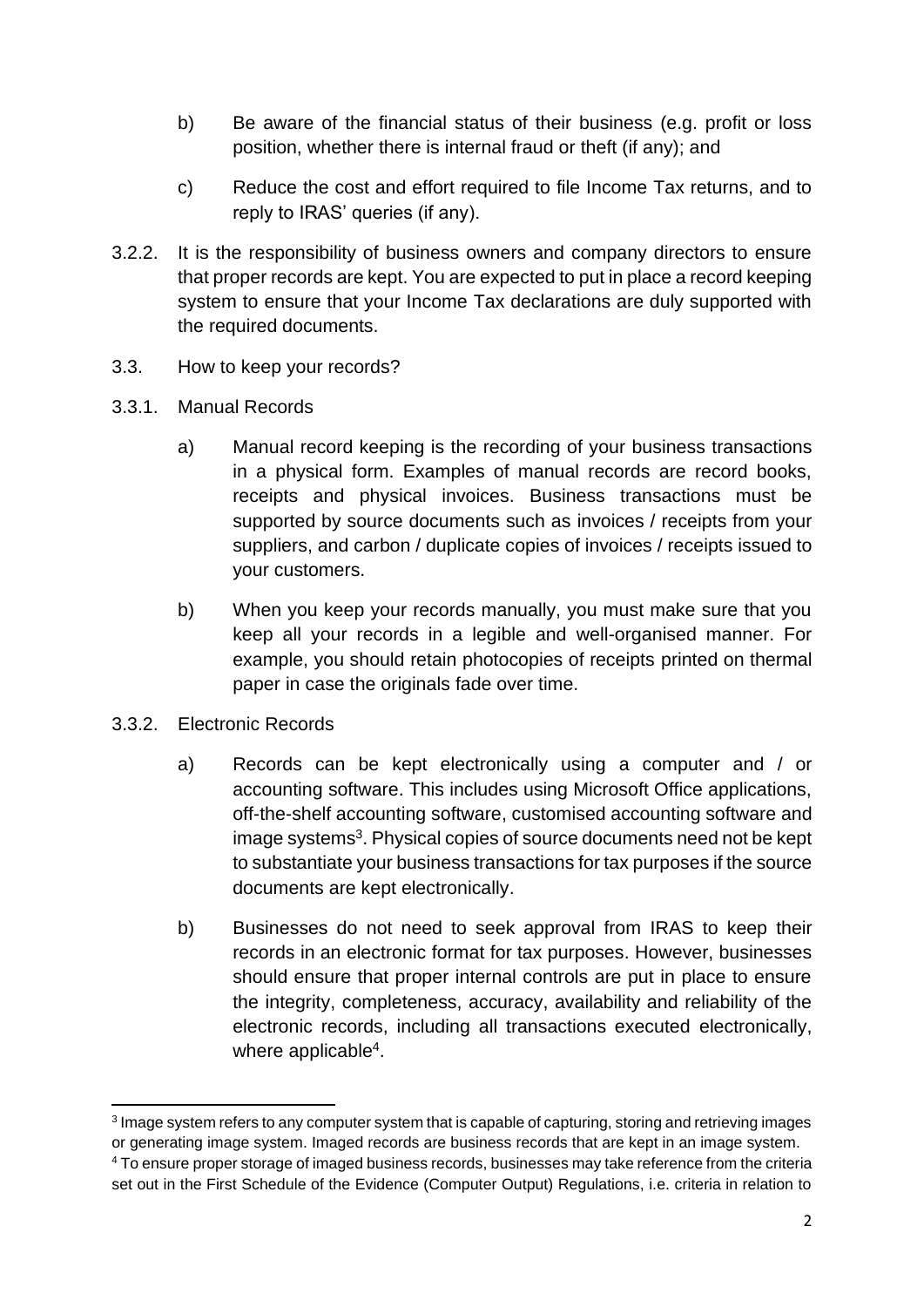- c) Advantages of keeping records electronically include:
	- i. Quick, efficient and accurate recording of your business transactions (including details such as customer particulars, payment details, and stock / inventory details);
	- ii. Getting timely updates on how your business is performing so that you can plan ahead and forecast your business needs;
	- iii. Convenient keeping of invoices and ease of generating summaries and reports to fulfil your tax and other business reporting obligations;
	- iv. Less storage space required as compared to manual records;
	- v. Facilitating the backing up of records and allowing backup records to be kept in a safer place in the event of theft or natural disasters. Backing up your records will benefit your business. In the event that your business records are missing or destroyed, it is your responsibility to make use of other relevant documents to reproduce your records.
- 3.3.3. Accounting software is a helpful tool that may assist businesses to improve their record keeping practices and tax compliance. Businesses may refer to the Accounting Software Register ("ASR")<sup>5</sup> for a list of accounting software that is compliant with IRAS' technical requirements.
- 3.3.4. Manual Records versus Electronic Records
	- a) A manual record keeping system may be sufficient for businesses with small volumes of transactions. However, as your business expands and the number of transactions increases, a manual record keeping system may no longer be able to meet your needs. For instance, a retailer with many outlets would find an electronic record keeping system more useful in managing its business records;
	- b) Using an electronic record keeping system will incur lower manpower costs as you would not have to manually track each and every business transaction. For source documents (e.g. receipts, invoices, vouchers), you can keep them either in physical or electronic form.

document capture, image storage and management, image output, computer applications, physical and environmental security, system and application security. A business may also wish to have part or all of its image system certified as an approved process under the First Schedule of the Evidence (Computer Output) Regulations, if this meets its business needs.

<sup>&</sup>lt;sup>5</sup> To see the list of accounting software, please refer to the IRAS website at www.iras.gov.sg (Businesses > IRAS Accounting Software Register)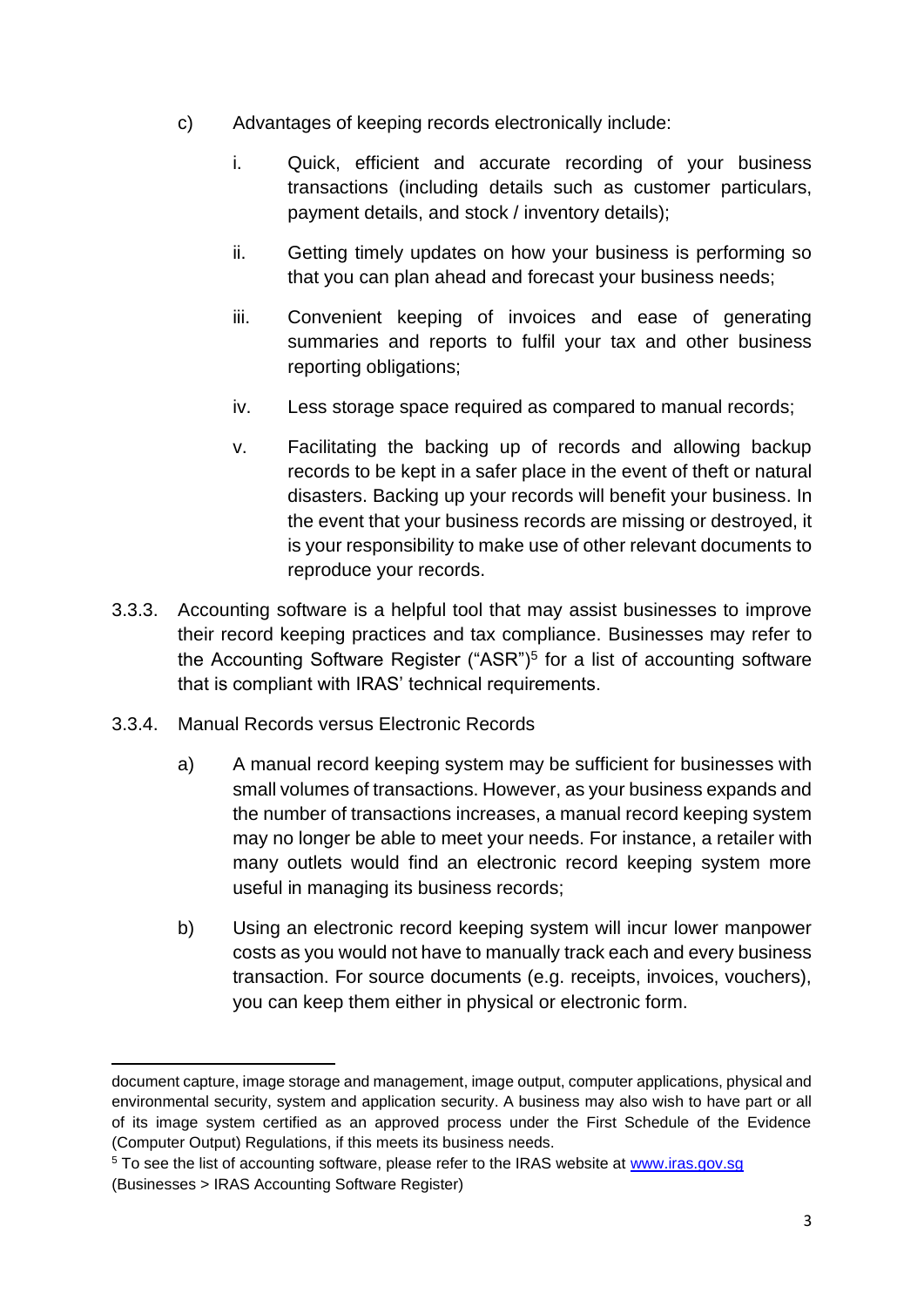- 3.3.5. Your business records must be kept up-to-date, and in such a manner that would enable IRAS to verify the figures you state in your Income Tax returns.
- 3.3.6. In the absence of records, IRAS will refer to available sources to estimate your business performance. Expense claims and other claims (e.g. for capital allowance) may be disallowed in the event of insufficient records.
- 3.4. How long to keep your records?
- 3.4.1. Under the Income Tax Act, businesses liable to pay Income Tax are required to keep their records for at least five years.
- 3.4.2. In addition to the above requirement under para 3.4.1, for tax purposes, companies and limited liability partnerships ("LLPs") are also required to retain records of the company and/or LLP for a period of at least 5 years after the date on which the company and/or LLP is struck off/dissolved/wound up $6$ . The responsibility of maintaining the records upon cessation of the business operations will rest with the person who was an officer<sup>7</sup> of the company/LLP immediately before the company/LLP was dissolved. In the case of a liquidation, the responsibility of maintaining the records will rest with the liquidator of the company/LLP.
- 3.4.3. Other than the record keeping requirements for Income Tax and GST purposes, businesses may also be required to maintain their records to meet their statutory requirements under the relevant pieces of legislation (e.g. Companies' Act). Businesses are encouraged to ensure their compliance with those requirements.

- Any director or secretary of the company or a person employed in an executive capacity by the company
- Any manager of the LLP
- A receiver and manager of any part of the undertaking of the company/LLP appointed under a power contained in any instrument: and
- Any liquidator of a company/LLP appointed in a voluntary winding up

<sup>6</sup> Please refer to the Companies' Act (Sections 4, 320 and 344H) and Limited Liability Partnership Act (LLP Act) (Sections 4, 38H and Section 67 of the Fifth Schedule) for the enhanced record-keeping requirements and the definition of companies and LLPs affected by these enhanced record keeping requirements.

 $7$  Generally, an officer in relation to a company and/or LLP includes (non-exhaustive, please refer to the Companies' Act and/or LLP Act for the most complete definition):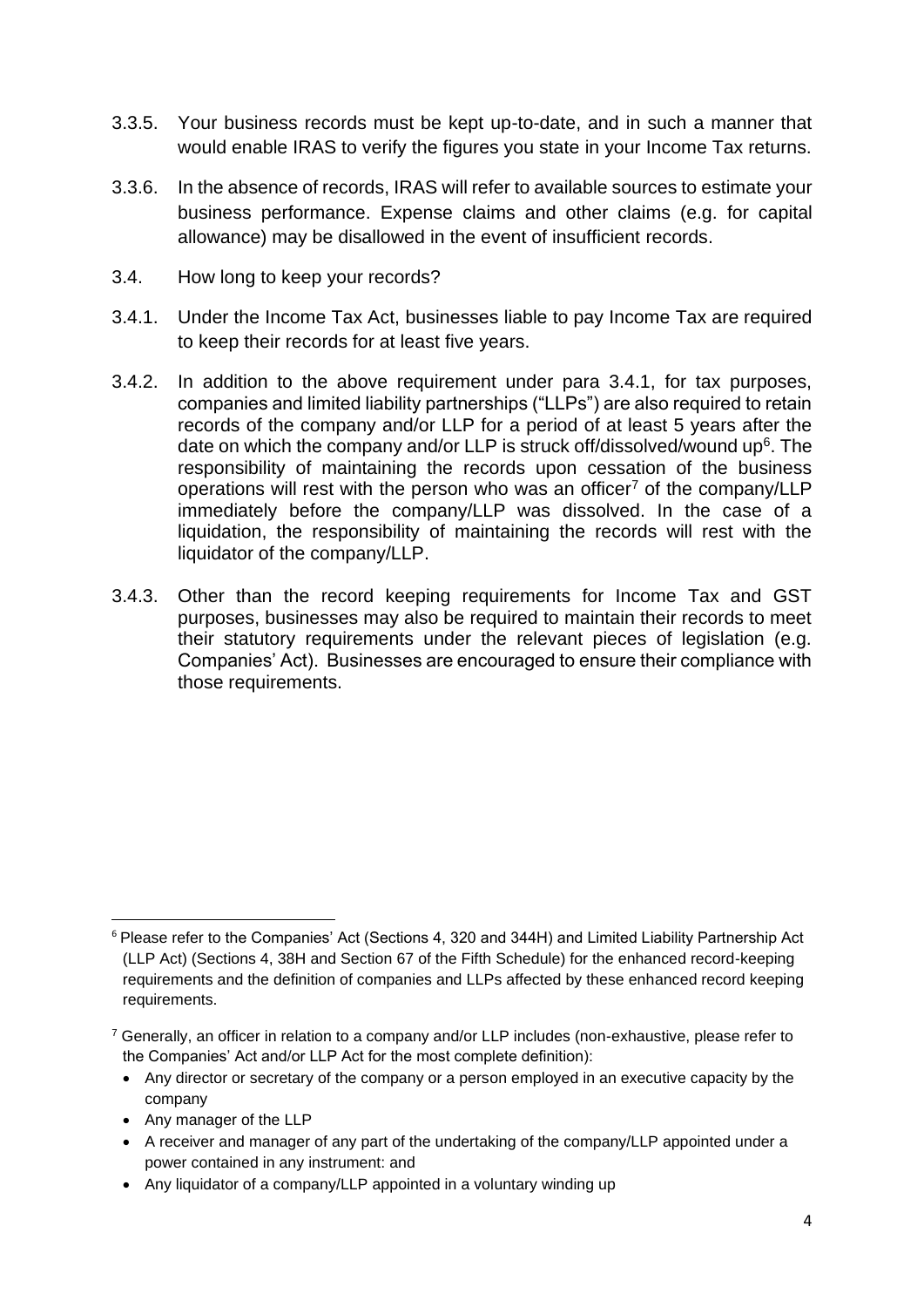- 3.5. Implications of non-compliance
- 3.5.1. It is important to follow the requirements set out in this e-Tax Guide. Failure to comply may constitute an offence under Section 67 of the Income Tax Act (read with Section 94 of the Income Tax Act), which could result in:
	- a) IRAS exercising its best judgement to estimate revenue earned;
	- b) Expense claims and capital allowances being disallowed; and / or
	- c) Penalties being imposed.

Under the Income Tax Act, a maximum fine of \$1,000 may be imposed (in default of payment, a jail term of up to six months may be imposed).

#### <span id="page-7-0"></span>**4. Record Keeping Requirements**

- 4.1. Income Records
- 4.1.1. Businesses **must** retain records (including source documents) for, and be able to, explain ALL transactions relating to their income. The records required include:
	- a) Serially-numbered receipts / vouchers issued or cash register tapes as proof of all sales transactions;
	- b) Rental agreements signed by both landlord and tenant as proof of rental income;
	- c) Books where stock / inventory taken for private consumption is recorded;
	- d) Credit notes for returned goods;
	- e) Export documents, e.g. delivery orders, bills of lading, air waybills, export permits;
	- f) Evidence that payments have been received (e.g. bank statements); and
	- g) Contracts / agreements signed with customers.
- 4.1.2. If sales receipts are used to pay for your business expenses or purchases, you **must** record the sales receipts used and include them as sales, including personal drawings made from your business' cash collection. Please note that sales are to be reported in your Income Tax returns as "revenue". Please refer to Appendix 2 for a sample of a "Revenue Record".
- 4.2. Business Expense Records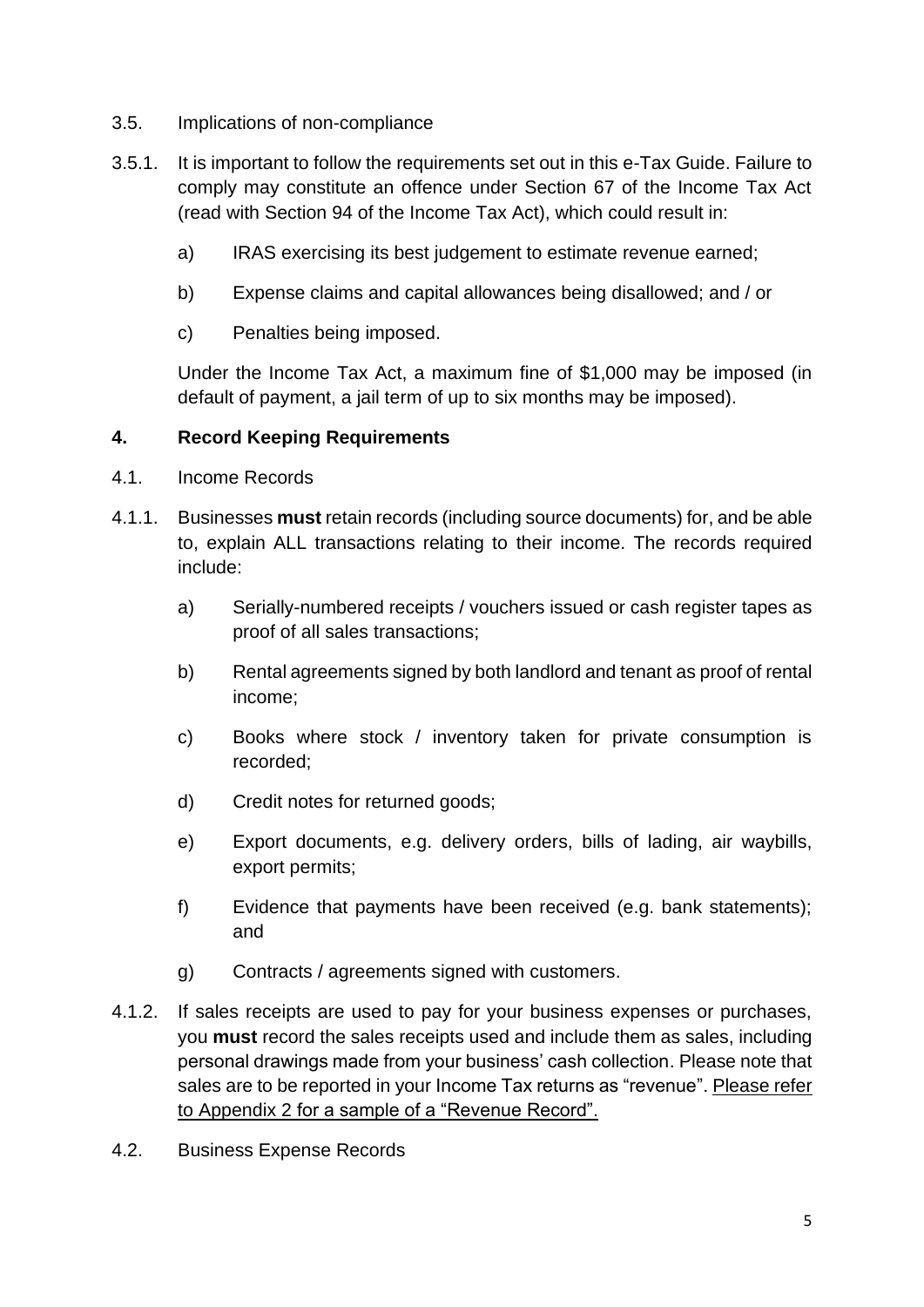- 4.2.1. Businesses **must** retain records (including source documents) for and be able to explain ALL transactions relating to their business expenses. The records required include:
	- a) Sales invoices, tax invoices, simplified tax invoices $8$  or receipts received as proof of all business expenses;
	- b) Payment vouchers for payments made for services received<sup>9</sup> and the relevant contracts / agreements signed with the service providers;
	- c) Payment vouchers for staff remuneration;
	- d) Evidence of CPF contributions made by employer;
	- e) Rental agreements signed by both landlord and tenant as proof of rental expenses;
	- f) Evidence that payments have been made (e.g. bank statements); and
	- g) Minutes of Annual General Meeting ("AGM") / Extraordinary General Meeting ("EGM") reflecting the approval of directors' fees.
- 4.3. Purchase Records
- 4.3.1. Businesses **must** retain records (including source documents) for and be able to explain ALL transactions relating to their purchases. The records required include:
	- a) Sales invoices, tax invoices, simplified tax invoices, receipts or credit notes received from suppliers, and debit notes issued to suppliers as proof of all purchase transactions;
	- b) Import documents e.g. bills of lading, air waybills, import permits, subsidiary import certificates, inward summary reports from Air Express Companies ("AEC");
	- c) Evidence that payments have been made (e.g. bank statements); and
	- d) Contracts / agreements signed with suppliers.
- 4.3.2. Record your purchases on a daily basis please refer to Appendix 3 for a sample of a "Purchase Record".

<sup>&</sup>lt;sup>8</sup> Tax invoices and simplified tax invoices are issued by suppliers that are GST-registered.

<sup>&</sup>lt;sup>9</sup> With acknowledgement of receipt by the recipient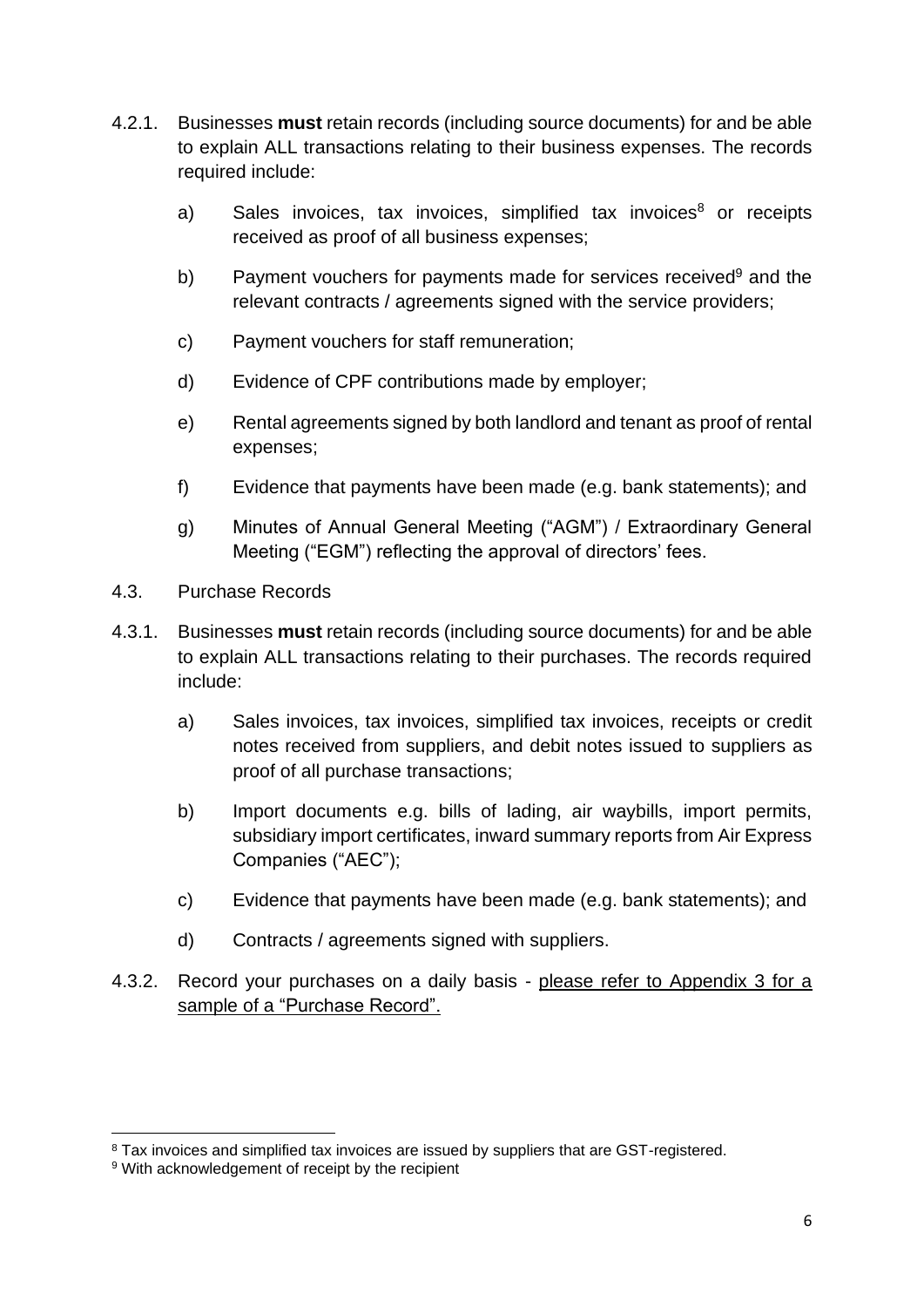- 4.4. Accounting Records and Schedules
- 4.4.1. Businesses **must** keep accounting records and schedules which summarise their business transactions in a systematic order. These include:
	- a) Stock / inventory lists as proof of stock / inventory on hand at the end of each accounting period;
	- b) Sales listings as proof of income transactions;
	- c) Purchase listings as proof of purchase transactions;
	- d) General ledgers to record assets and liabilities as well as income and expenses;
	- e) Detailed schedules of public transport expenses, overseas travelling expenses and entertainment expenses; and
	- f) Fixed asset schedules.
- 4.4.2. Accounting records and schedules for a financial year can be used to prepare a business' Profit and Loss Statement and Balance Sheet – please refer to Appendix 1A for a sample of a "Profit and Loss Statement" and Appendix 1B for a sample of a "Balance Sheet".
- 4.4.3. IRAS has also published record keeping guidelines and templates for businesses (sole-proprietors / self-employed) in selected industries<sup>10</sup> to aid in their record keeping.
- 4.4.4. Businesses **must** keep the source documents (e.g. receipts, tax invoices, vouchers, other relevant documents) that explain how these accounting records and schedules were derived, should IRAS request for an explanation. Failure to keep source documents may result in IRAS exercising its best judgement to estimate revenue earned, disallowing claims for expenses and capital allowances, and imposing penalties.
- 4.5. File Format for Tax Audit Purposes
- 4.5.1. Upon request by IRAS, business should have the facilities to produce their records in the file formats specified below:
	- a) File Format Options (for data listings)
		- i. Microsoft Excel spreadsheet; or
		- ii. Microsoft Access file; or

<sup>&</sup>lt;sup>10</sup> To see the list of selected industries, please refer to the IRAS website at www.iras.gov.sg (For soleproprietors / self-employed > Essential Information for your Business Sector).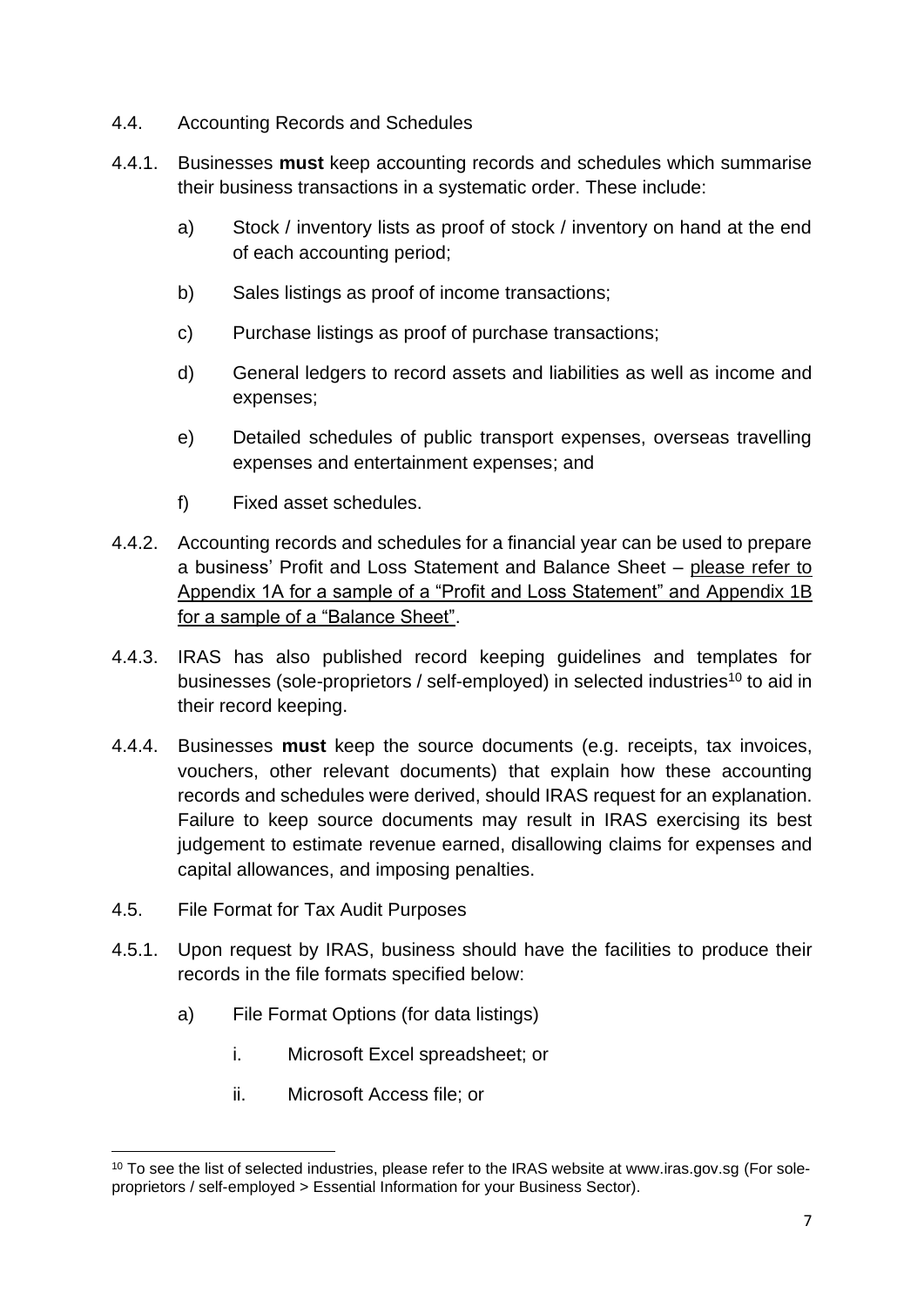- iii. IRAS Audit File  $("IAF")<sup>11</sup>$ ;
- b) File Format Options (for non-data listings)
	- i. Microsoft Word document; or
	- ii. Adobe Acrobat document.

#### <span id="page-10-0"></span>**5. Details on different types of records**

- 5.1. Sales Invoices
- 5.1.1. If you issue a sales invoice, it should include the following information:
	- a) An identifying number (e.g. invoice number);
	- b) Date of issue of the invoice;
	- c) Your business name, address and business registration number;
	- d) Your customer's name and address;
	- e) A description sufficient to identify the goods or services supplied and type of supply;
	- f) For each description of goods or services supplied, the quantity of goods or the extent of services, and the price;
	- g) Any cash discount offered; and
	- h) The total price.
- 5.1.2. You may design and print your own invoices or buy pre-printed invoices.
- 5.1.3. If you wish to issue electronic sales invoices, you are required to comply with the following:
	- a) Establish internal controls to ensure that electronic sales invoices issued and transmitted to customers are complete and accurate;
	- b) Establish internal controls to ensure that electronic sales invoices cannot be manipulated before and during transmission;
	- c) Do not issue sales invoices in paper form to customers that you have already issued electronic sales invoices; and

<sup>11</sup> IAF is a standard electronic file which captures accounting information commonly requested from businesses during an audit by IRAS – this file can be generated by accounting software listed in IRAS' Accounting Software Register.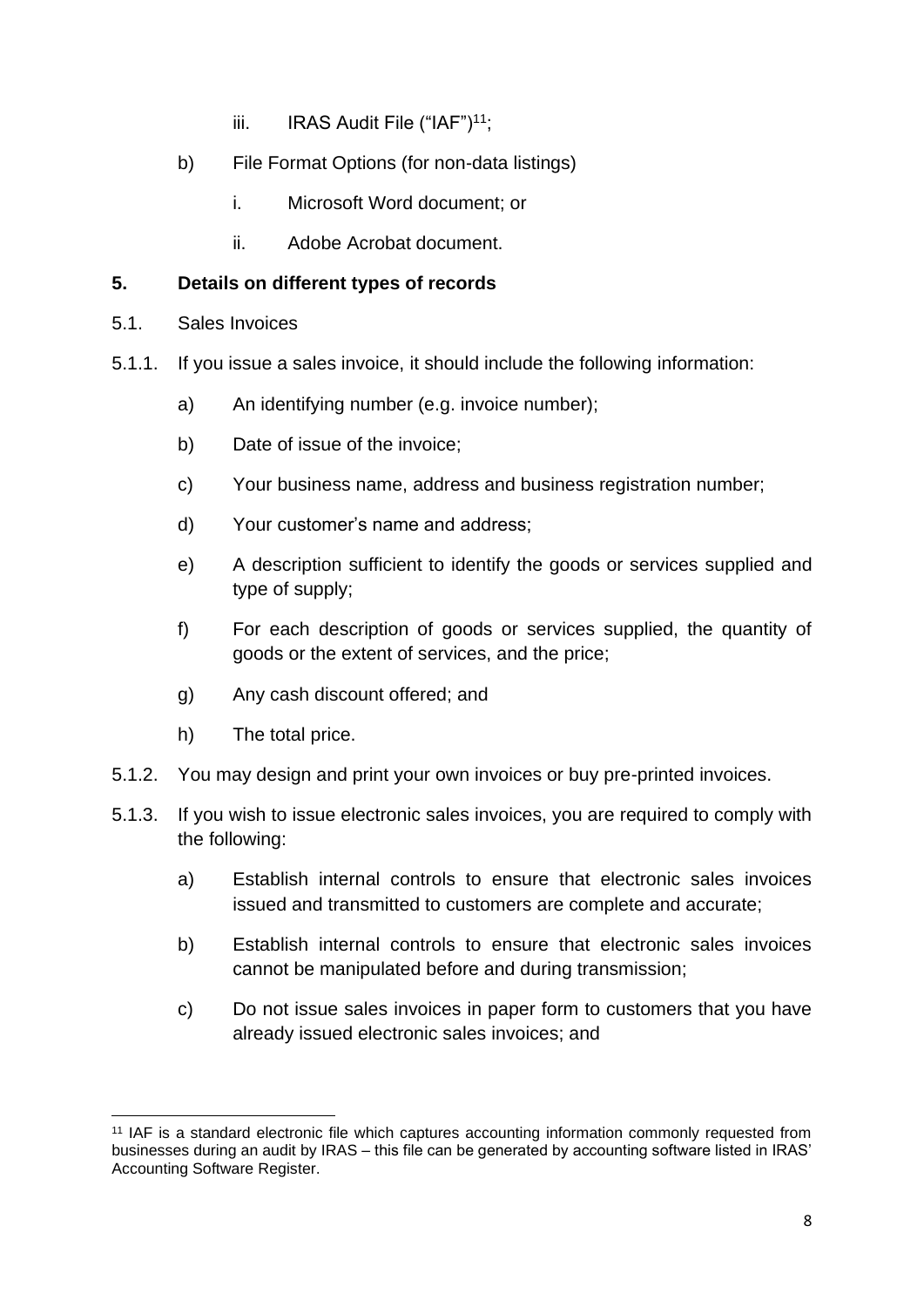- d) Print and keep a hard copy of the electronic sales invoices issued if you do not store the sales invoices in electronic media.
- 5.1.4. If your customer pays in cash and not by cheque, you must show clearly in the sales invoice that payment has been received and the date of receipt of the payment.
- 5.2. Receipts
- 5.2.1. You may choose to issue a receipt to your customers. Receipts can be used as proof of your income transactions and must be serially numbered, with duplicate copies to be retained.
- 5.2.2. Since July 2003, businesses are no longer required to seek approval from IRAS not to issue receipts for tax purposes. Businesses must however ensure complete and accurate recording of income transactions even if they decide not to issue receipts. There must be a well-documented audit trail to show that all income transactions are correctly recorded and declared for tax purposes. Practices such as using a cash register or accounting software should be maintained to help ensure the proper recording of all income transactions. It should be noted that you must still issue receipts to customers (if requested).
- 5.2.3. When making purchases for business purposes, you should ask for a receipt regardless of the payment mode (e.g. cash or cheque) and amount. Receipts serve as proof of payments made.
- 5.2.4. The details that should be shown in a receipt include:
	- a) Date of issue of the receipt;
	- b) Your business name and business registration number; and
	- c) The total amount payable.

A receipt from a cash register would generally suffice, but it may not always provide the description of the goods or services supplied. A description of the goods or services supplied should be made on the receipt where there is no such description.

- 5.3. Cash Register Tapes
- 5.3.1. A cash register with an internal tape can be used to record all cash sales. When using a cash register, you must ensure that all cash sales are recorded in the cash register and that the internal tape is retained as a source document. As a good practice, you should record the total amount of cash receipts manually or electronically at the end of each day.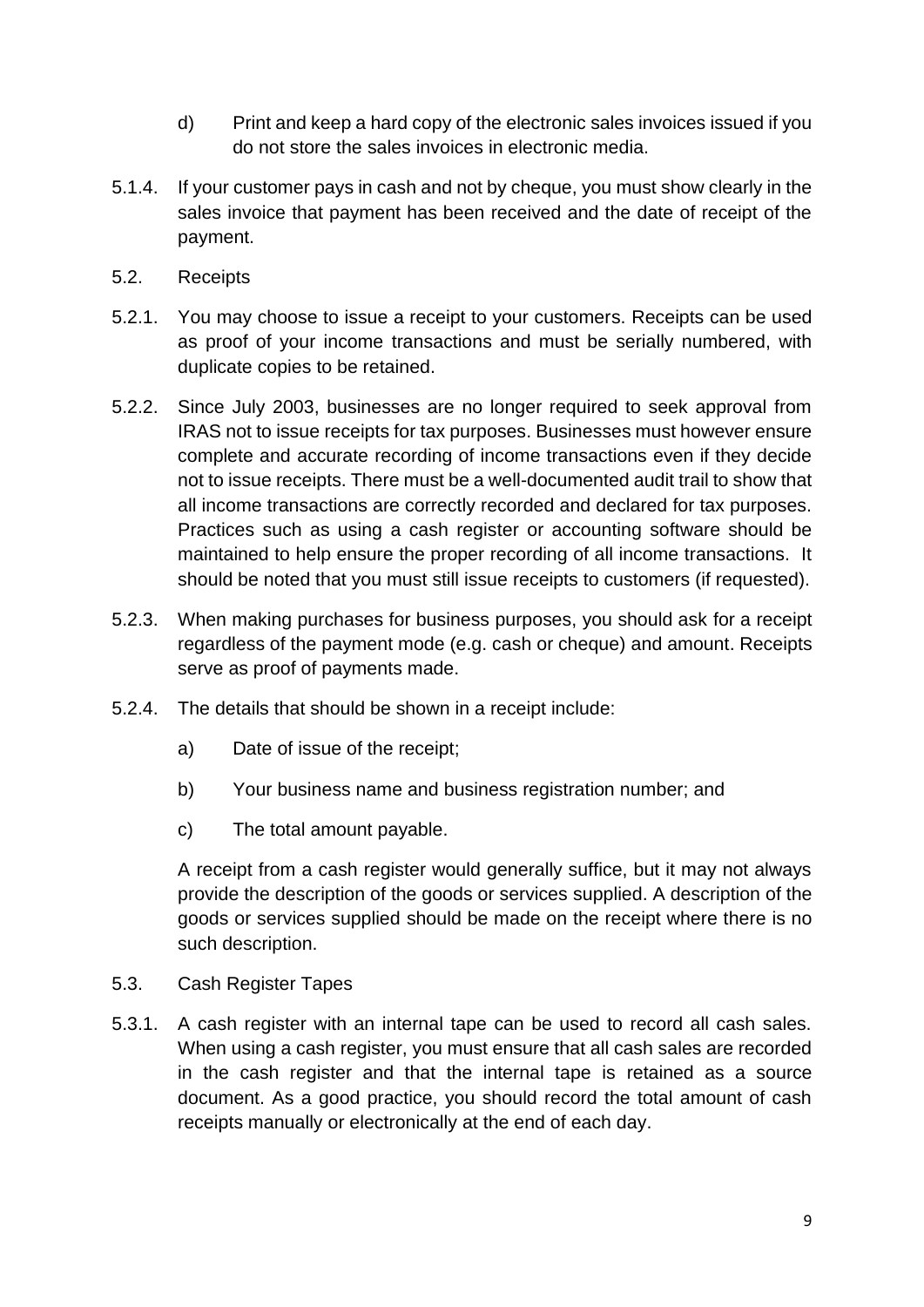- 5.4. Books to Record Stock / Inventory Taken for Private Consumption
- 5.4.1. If you take stock / inventory from your business for your own private consumption, the sales price of the stock / inventory taken should be added to your sales.
- 5.5. Credit Notes
- 5.5.1. Credit notes are issued to customers for goods which have been sold but later returned, or to give credits to the customers. Transactions such as return of goods due to e.g. incorrect quantity, defective or damaged goods, or incorrect invoicing; or partial / full waiver of charges before the delivery of goods need to be recorded because they reduce the sales figures.
- 5.5.2. A credit note must show clearly:
	- a) An identifying number (e.g. credit note number);
	- b) Date of issue of the credit note;
	- c) Your business name and address;
	- d) Your customer's name and address;
	- e) The identifying number and date of issue of the original invoice;
	- f) A description sufficient to identify the goods or services for which credit is given;
	- g) Reason for the credit given e.g. "returned goods";
	- h) Quantity and amount credited for each item; and
	- i) Total amount credited.

Please refer to Appendix 4 for a sample of a "Credit Note".

- 5.6. Documents Relating to Imports and Exports
- 5.6.1. If your business involves the import and export of goods, you are required to keep the import and export permits, subsidiary import certificates and subsidiary export certificates, notes of shipment, parcel despatch notes, courier consignment notes, inward summary reports from AEC, bills of lading, air waybills, IESGP permits, invoices, purchase orders, packing lists, delivery notes, insurance documents and evidence of payments made.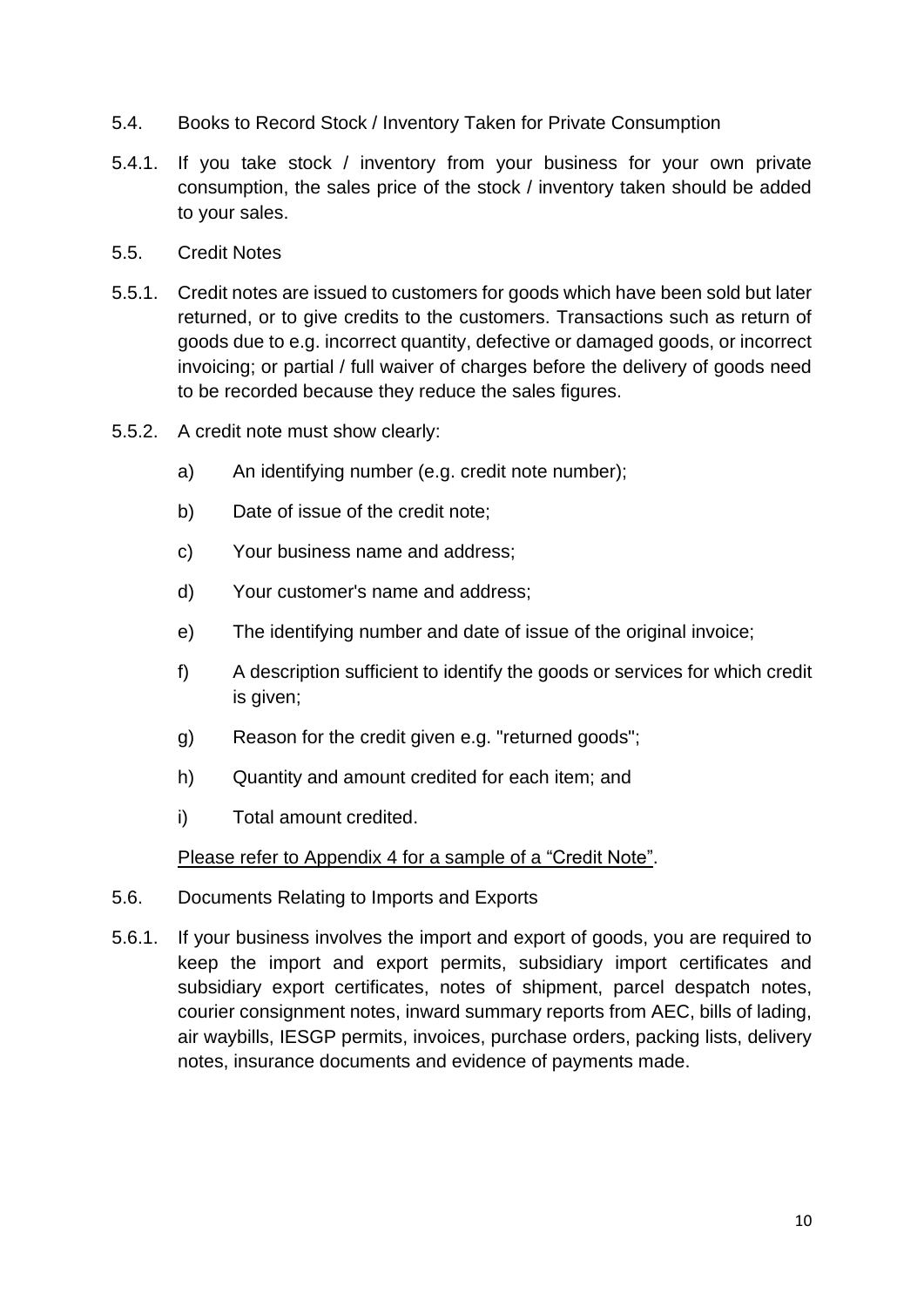#### 5.7. Bank Statements

- 5.7.1. Bank statements, which show your transactions with the bank during the month, are vital to your business' record keeping and should be safely filed in chronological order. Businesses must retain all business-related bank statements. In addition, there should be separate bank accounts for personal and business purposes. In the absence of separate bank accounts, personal and business transactions should be differentiable.
- 5.7.2. Regular depositing of all business receipts into the business bank account enables easier tracking of business income. All purchases and expenses should be paid by cheque so that they would be reflected in the bank statements.
- 5.7.3. Bank statement details may differ from your records as direct debits, bank charges and interest may be deducted from your bank account. You will not know the amount of these deductions until you receive the bank statements. You are advised to do regular bank reconciliation to update your records with the deductions stated in your bank statements.
- 5.8. Records Relating to Staff Remuneration and Employer's CPF Contributions
- 5.8.1. Staff remuneration includes wages, salaries, bonuses, commission income and allowances. You need to keep the following records:
	- a) Details of employees, including full name, identification number and designation;
	- b) Payment vouchers or remuneration schedules; and
	- c) CPF statements for your claims of employer's CPF contributions.
- 5.8.2. You may use these records to prepare the Return of Employee's Remuneration (Form IR8A). Please refer to Appendix 5 for a sample of a "Staff Remuneration Record".
- 5.9. Payment Vouchers for Payments Made to Individuals for Services Rendered
- 5.9.1. You can issue payment vouchers instead of paying cash to individuals for services rendered (e.g. cleaning services, freelance book keeping). You are required to include the following details in the payment vouchers:
	- a) Full name, identification number and address of the recipient;
	- b) Date of payment and nature of services rendered;
	- c) Basis of arriving at the quantum paid; and
	- d) Acknowledgement of receipt by the recipient.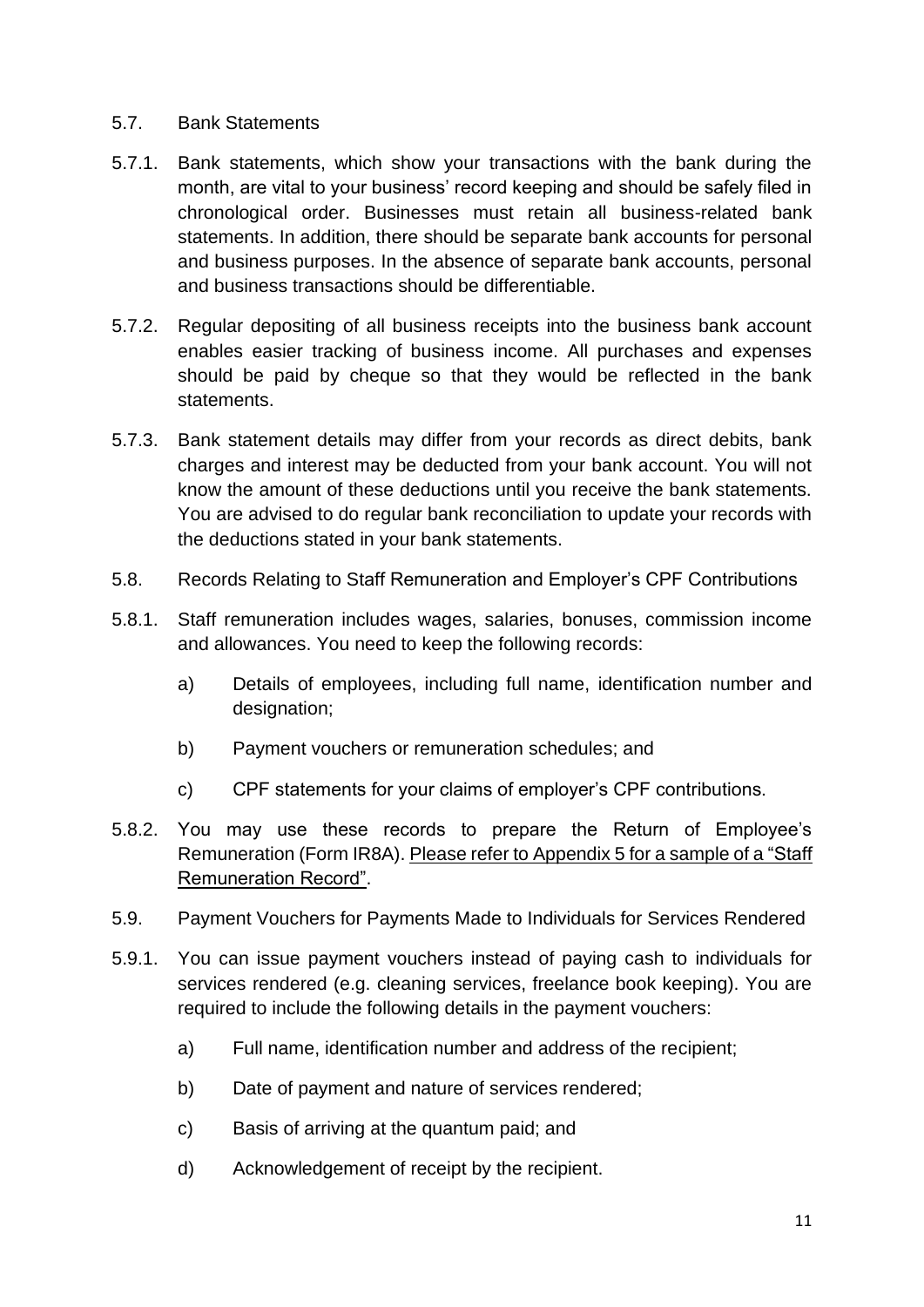- 5.10. Stock / Inventory Lists
- 5.10.1. Preparing a stock / inventory list will help you keep track of the stock / inventory on hand at the end of each accounting period.
- 5.10.2. Stock / inventory includes anything produced, manufactured, acquired or purchased for the purpose of manufacture or sale. To determine the closing stock / inventory value, a physical stock count should be carried out at the end of each accounting period. Please refer to Appendix 6 for a sample of a "Stock / Inventory List".
- 5.11. Expense Schedules
- 5.11.1. Expenses incurred for business purposes qualify for tax deduction subject to the relevant provisions of the Income Tax Act. It is advisable to keep the following expense schedules for claiming of tax deductions:
	- a) Public Transport Expenses, with the following details recorded for each travel:
		- i. Date and destination;
		- ii. Mode of transport;
		- iii. Name and designation of person incurring it;
		- iv. Purpose of travel; and
		- v. Amount incurred.
	- b) Overseas Travelling Expenses, with the following details recorded for each travel:
		- i. Date and destination;
		- ii. Mode of transport;
		- iii. Name and designation of person incurring it;
		- iv. Purpose and duration of overseas travel; and
		- v. Amount incurred.
	- c) Entertainment Expenses, with the following details recorded for each activity:
		- i. Date and place of entertainment;
		- ii. Name and designation of person incurring it;
		- iii. Purpose of entertainment;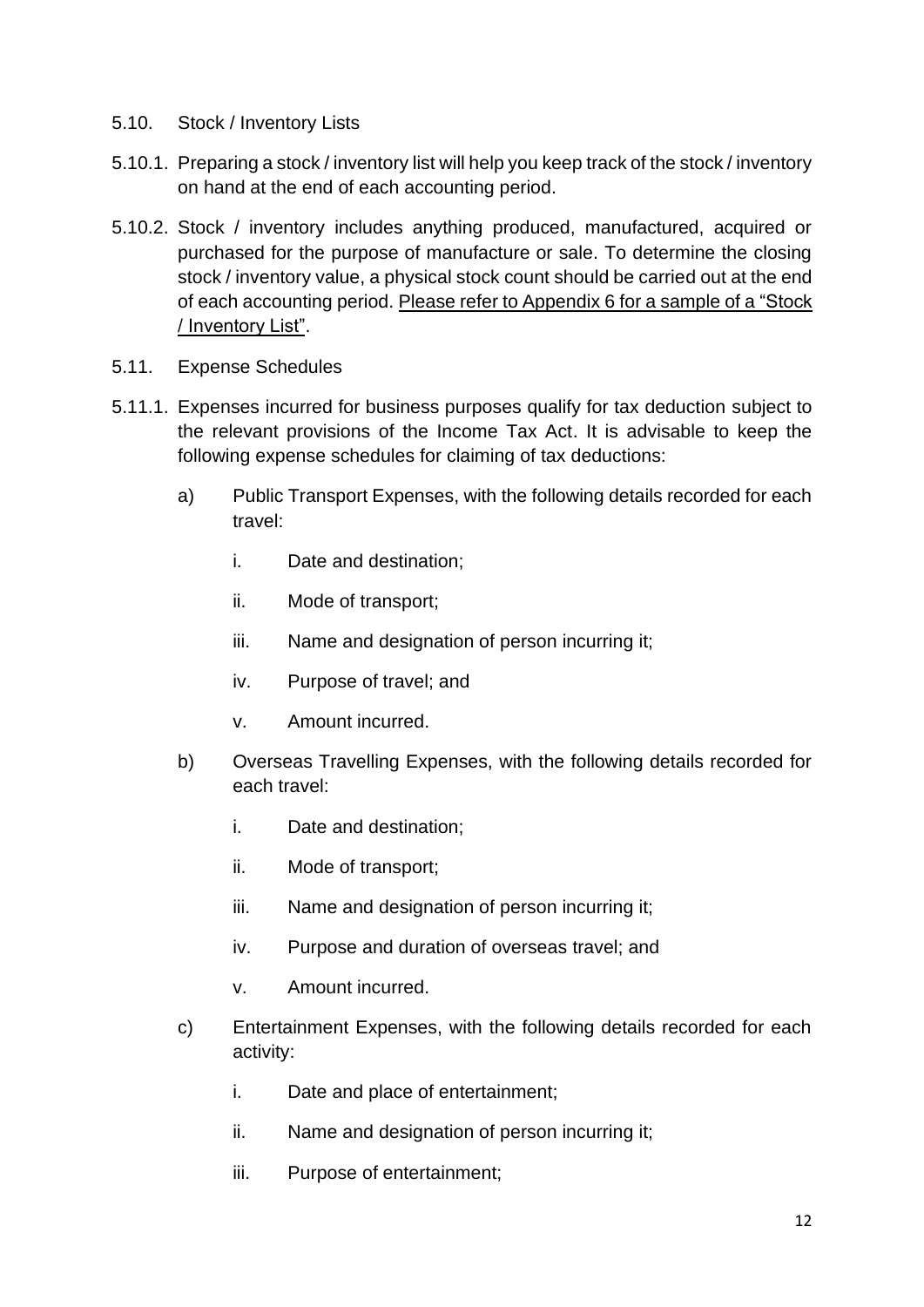- iv. Name and designation of person(s) entertained; and
- v. Amount incurred.
- 5.11.2. Source documents such as taxi receipts and travel documents which substantiate your public transport expense, overseas travelling expense, and entertainment expense claims should be kept. Credit card slips or monthly credit card statements alone are not sufficient to substantiate your claims. Please refer to Appendices 7, 8 and 9 for samples of "Public Transport Expenses Record", "Record of Expenses Incurred during Overseas Business Trips", and "Entertainment Expenses Record".
- 5.12. Fixed Asset Schedules
- 5.12.1. A fixed asset schedule should detail all the expenditure relating to your business' fixed assets. You are advised to prepare a fixed asset schedule at the time you start your business to record the assets purchased. A business usually has a number of assets such as plant and equipment, and motor vehicles. The following details should be recorded for each asset purchased:
	- a) Date of purchase and cost; and
	- b) Date of sale and sale price (if applicable).

Documents such as contracts of purchase or sale (e.g. hire purchase agreements), and invoices should be kept. Please refer to Appendix 10 for a sample of a "Fixed Asset Schedule".

- 5.13. Records of Capital Allowances Claimed
- 5.13.1. The amounts incurred in the purchase of fixed assets are capital in nature and are not deductible for tax purposes. However, you can claim capital allowances. For more information on capital allowances, please refer to IRAS' website<sup>12</sup>. You should record capital allowances that you have already claimed as tax deductions so that you can calculate your entitlement to capital allowances in subsequent years.

<sup>12</sup> www.iras.gov.sg (Businesses > For companies > Preparing tax computation > Capital allowances)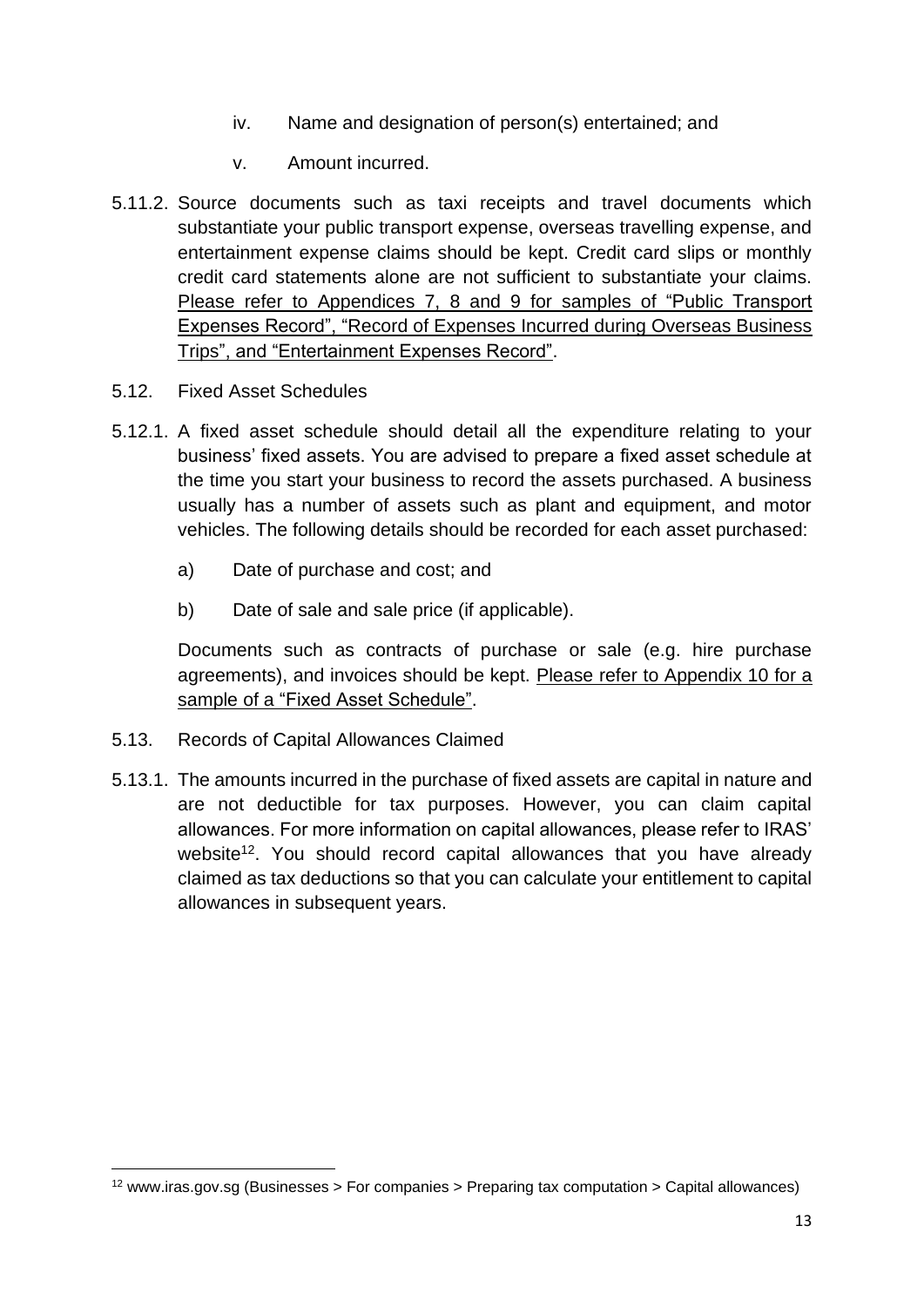#### <span id="page-16-0"></span>**6. Tips for record keeping**

- 6.1. Businesses should keep records once they start business operations. Otherwise, they would have to spend more time and effort on record keeping subsequently. These are some tips for record keeping:
	- a) Set up a record keeping system which can be understood by any person familiar with the business operations and not only the accounts personnel. A record keeping system will alert you when it is time to follow up on debt owed to your business or to take action when payments are due. You will also be able to better manage your cash flow as well as reconcile your business transactions;
	- b) Record transactions every day to keep records up-to-date record keeping should not be left until the end of the month or accounting period;
	- c) Obtain the necessary source document(s) at the time of a transaction. Do not leave it until later - you will need these source documents to support your expense claims;
	- d) Cross reference your records e.g. when you make a payment by cheque, indicate the cheque number in the invoice;
	- e) Check that all transactions are entered accurately; and
	- f) Set up a bank account for the business to allow clearer management of business funds.

## <span id="page-16-1"></span>**7. For more information**

7.1. For more information on record keeping, please visit the IRAS website at www.iras.gov.sg (About IRAS > Taxpayer Compliance > Record Keeping Essentials for Businesses).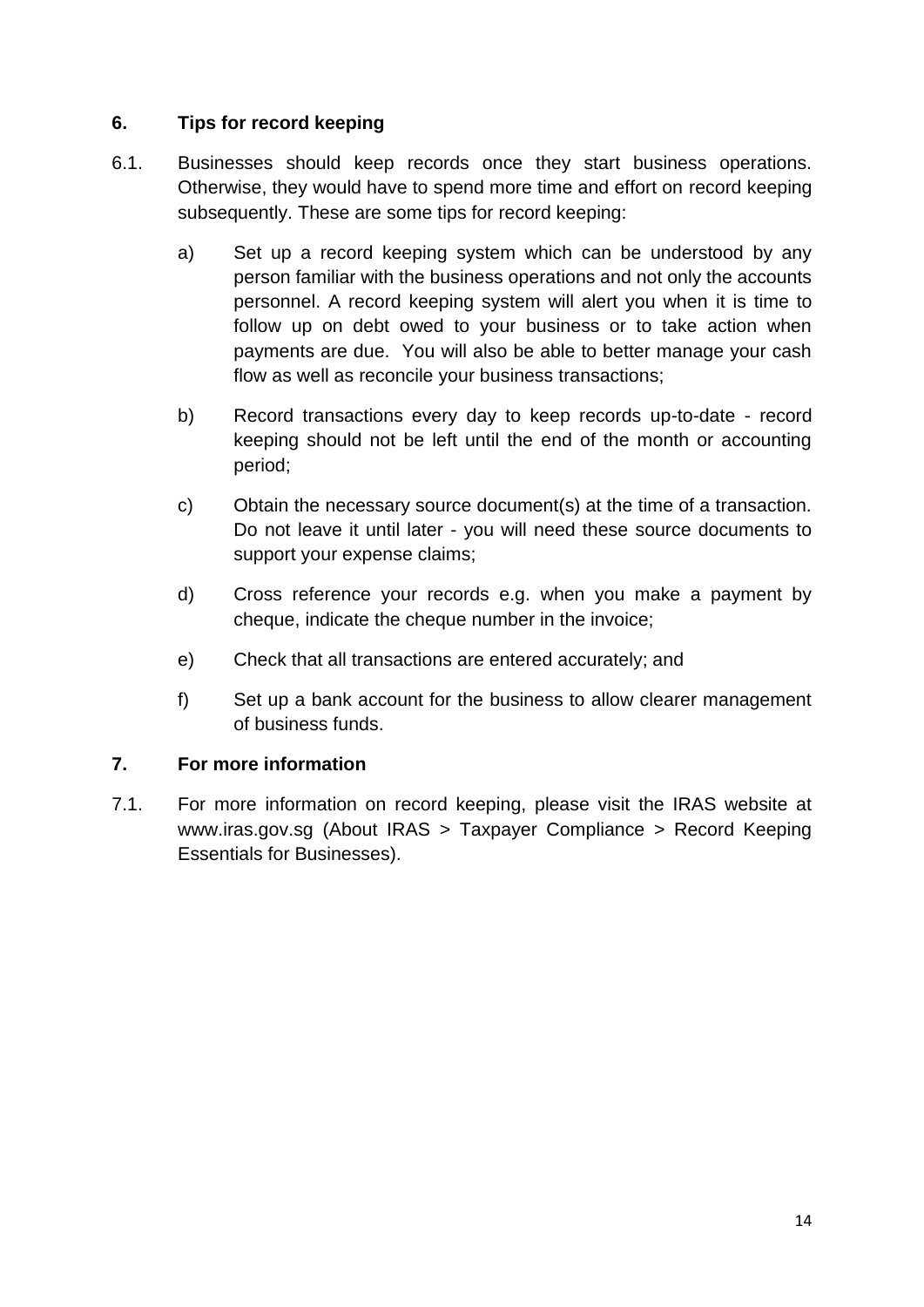# <span id="page-17-0"></span>**8. Updates and amendments**

|   | Date of<br>amendment | <b>Amendments made</b>                                                                                                                                                                                               |
|---|----------------------|----------------------------------------------------------------------------------------------------------------------------------------------------------------------------------------------------------------------|
| 1 | 08 Apr 2015          | a) Para 3.3.3 has been amended to remove<br>references to the IDA ISPRINT (Packaged<br>Solutions) which will cease with effect from 1<br>Apr 2015<br>b) Updated Appendices in Para 9                                 |
|   |                      |                                                                                                                                                                                                                      |
| 2 | 16 Jan 2017          | a) Amended Para 3.3 to provide greater clarity on<br>the record keeping requirements for "Electronic<br>Records"                                                                                                     |
| 3 | 24 Jul 2017          | a) Amended Para 3.4 to provide clarity on the<br>record keeping period for businesses that have<br>ceased their business operations                                                                                  |
| 4 | 27 Dec 2018          | a) Amended Para 3.4.1 to remove references of<br>the requirement for businesses to keep their<br>records for at least seven years for accounting<br>periods ending before 01 Jan 2007 as it is no<br>longer relevant |